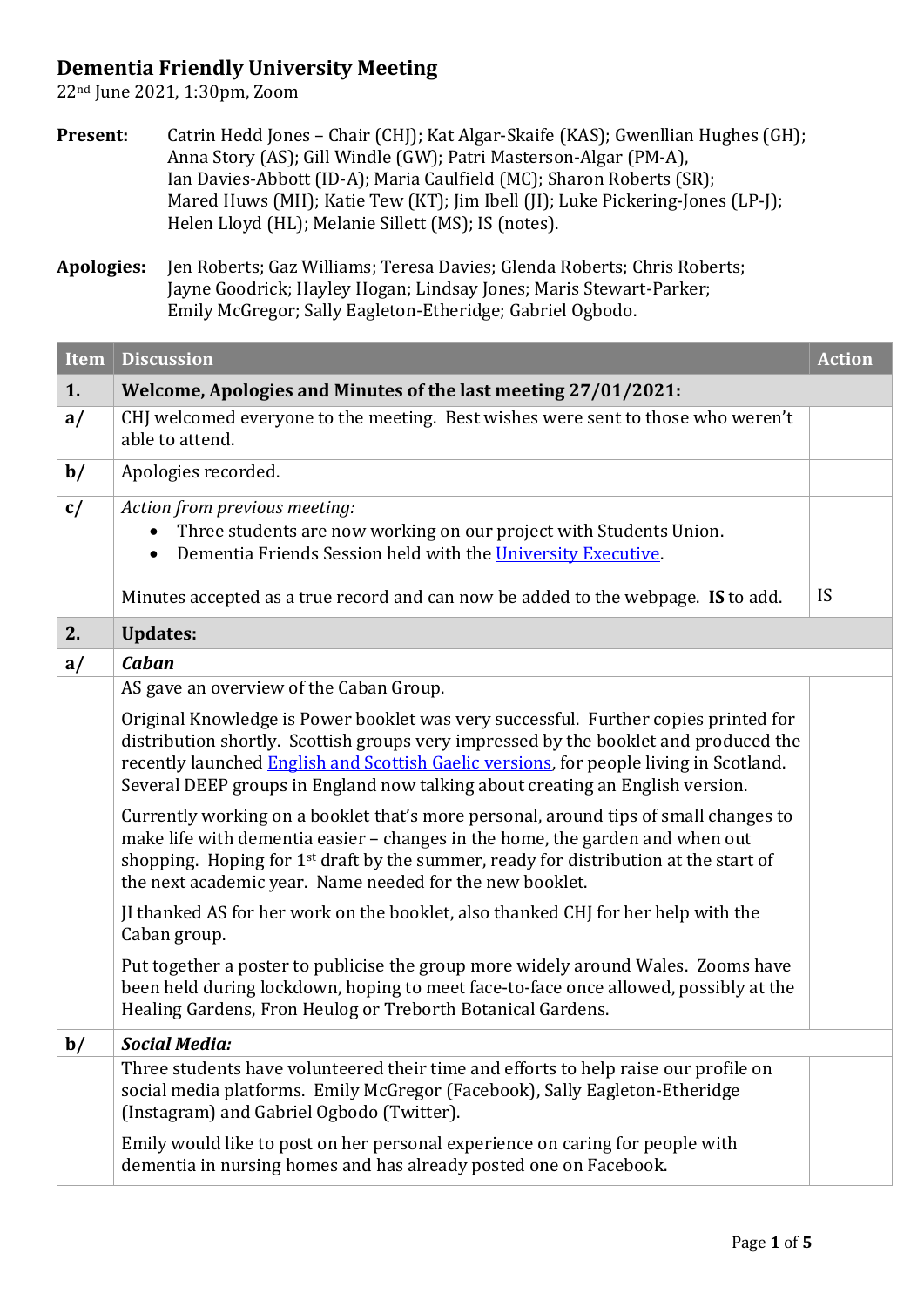| <b>Item</b> | <b>Discussion</b>                                                                                                                                                                                                                                                                                                                                                                                                                                 | <b>Action</b> |
|-------------|---------------------------------------------------------------------------------------------------------------------------------------------------------------------------------------------------------------------------------------------------------------------------------------------------------------------------------------------------------------------------------------------------------------------------------------------------|---------------|
|             | Steering Group members were asked if they would be willing to speak with Emily for<br>content for the Facebook page, GW, LP-J, MS, HL, GH, PM-A and AS would be happy to<br>do this.                                                                                                                                                                                                                                                              |               |
| c/          | <b>Pontio:</b>                                                                                                                                                                                                                                                                                                                                                                                                                                    |               |
| i.          | Restructuring taking place. SR will be focussing on Customer Service. Looking at<br>around September before fully operational as one team.                                                                                                                                                                                                                                                                                                        |               |
|             | Pontio has been open to students since September. Some rehearsals taking place in<br>the theatre and live streaming events out in the community. Hoping to open the<br>Cinema on 1 <sup>st</sup> July, waiting for confirmation from the University Executive. Also<br>looking at an outdoor stage during the summer (July / August) for a couple of shows<br>at weekends. Things booked in for September, but all depends on Covid restrictions. |               |
|             | Tommy Evans will be the contact in the Estates Department for the Pontio Building.<br>He would be able to help with the audit and the short-, medium-, and long-term goals<br>on improving the building for people with dementia.                                                                                                                                                                                                                 |               |
|             | SR would like to stay on the Steering Group from a Customer Service perspective, SR<br>will be involved with training of staff and volunteers to ensure everybody is trained<br>and can assist any way they can.                                                                                                                                                                                                                                  |               |
| ii.         | MH runs the Pontio Arts Engagement project. One of the things offered before<br>lockdown, but hadn't had the opportunity to gather pace, was workshops for<br>students who are Carers. An arts workshop, using different types of arts, where they<br>can be themselves. An informal way to meet people in a similar situation to them and<br>sharing experience. Hoping to hold a workshop very early after Serendipity to trial<br>this.        |               |
| d/          | <b>Students Union:</b>                                                                                                                                                                                                                                                                                                                                                                                                                            |               |
|             | It is still going to be challenging in September. Planning for Serendipity but won't<br>know until July / August. If it's not possible to do in person, will be looking at<br>something on-line, and also something at a later date. Priority next year is to recruit<br>volunteers, committee members in Societies and Clubs, who haven't been able to<br>meet in person over the last year.                                                     |               |
|             | Currently reviewing all the projects and over the next year trying to boost what's<br>already on offer, and also add more projects.                                                                                                                                                                                                                                                                                                               |               |
|             | Currently holding some on-line sessions with some of the local care homes.                                                                                                                                                                                                                                                                                                                                                                        |               |
|             | Going to try and increase the number of people who are doing the Pen pal project.                                                                                                                                                                                                                                                                                                                                                                 |               |
|             | Everyone is welcome to use the Healing Gardens whenever they're passing, the<br>facility is there for everyone to use.                                                                                                                                                                                                                                                                                                                            |               |
|             | MH happy to help with reaching out to young people and can help with recruiting<br>some more people. MH will contact KT directly.                                                                                                                                                                                                                                                                                                                 | MH            |
| e/          | <b>Alzheimer's Society:</b>                                                                                                                                                                                                                                                                                                                                                                                                                       |               |
|             | MS-P is now in place as the DFC officer for NW and very keen to support all of our<br>amazing work, along with all the communities. As an organisation in NW the<br>Alzheimer's Society is supporting the North Wales Collaborative and Steering Group,<br>alongside working to help shape and inform the next iteration of the National<br>Dementia Action Plan for Wales. Need to look at renewing our recognition to ensure                    |               |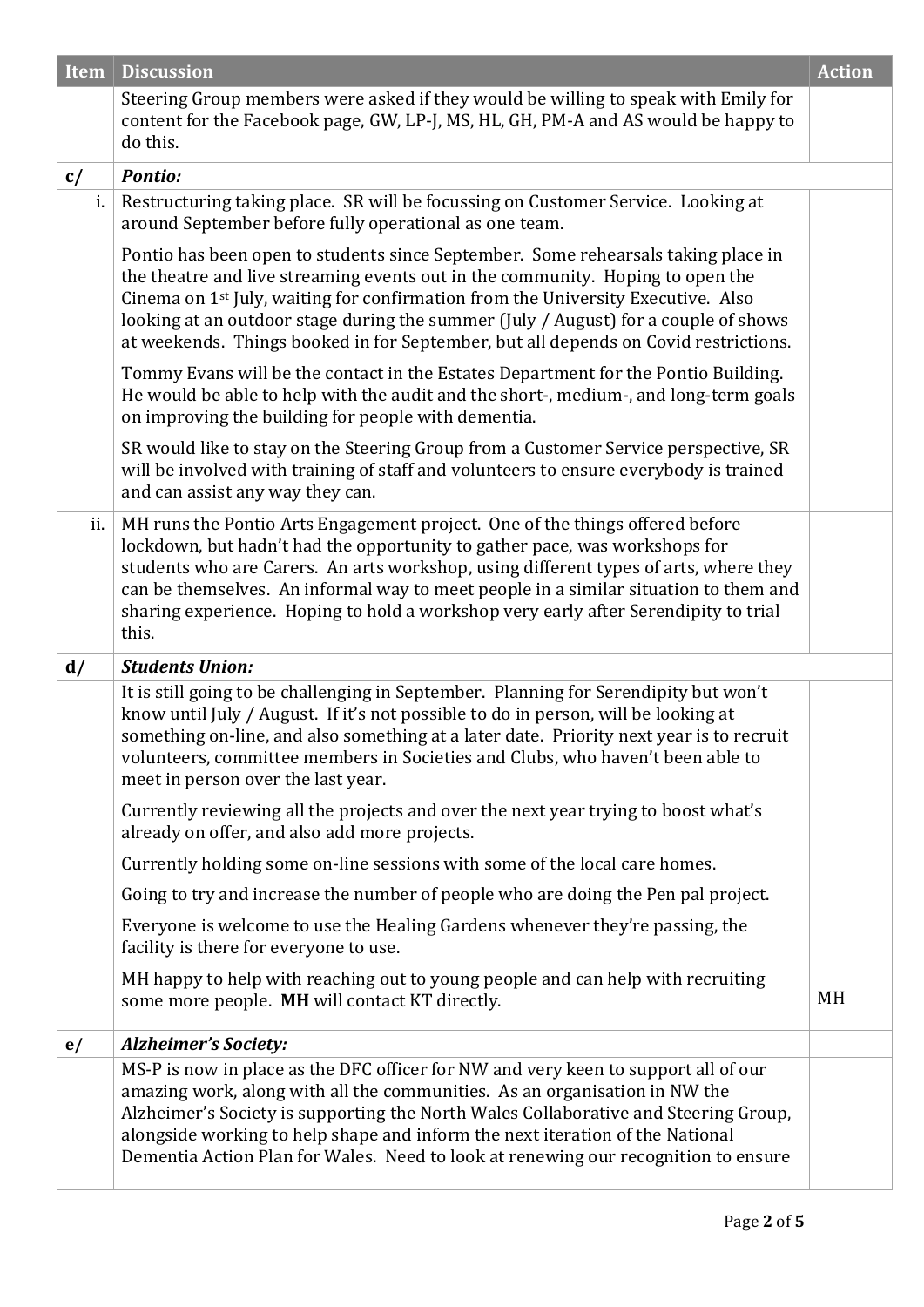| Item | <b>Discussion</b>                                                                                                                                                                                                                                                                                                                                                                                                                                                                                                                                                                          | <b>Action</b>          |
|------|--------------------------------------------------------------------------------------------------------------------------------------------------------------------------------------------------------------------------------------------------------------------------------------------------------------------------------------------------------------------------------------------------------------------------------------------------------------------------------------------------------------------------------------------------------------------------------------------|------------------------|
|      | that is all up to date and issue new certificates etc. MS-P will email CHJ regarding<br>this.                                                                                                                                                                                                                                                                                                                                                                                                                                                                                              | MS-P                   |
| 3.   | <b>Review Progress Against Action Plan:</b>                                                                                                                                                                                                                                                                                                                                                                                                                                                                                                                                                |                        |
|      | Table of new actions circulated ahead of the meeting. We would welcome any<br>feedback on whether or not the table format would work.                                                                                                                                                                                                                                                                                                                                                                                                                                                      |                        |
|      | Aim: Community, voluntary, faith groups and organisations. Five topics<br>discussed at the last meeting:                                                                                                                                                                                                                                                                                                                                                                                                                                                                                   |                        |
|      | Help people with getting gardens tidy. (This would fit in well with the Student<br>$\bullet$<br>Volunteers). Would link well to Healing Gardens project. A meeting is being held<br>in the next few weeks and this could be brought up then. Probably wouldn't be<br>able to do anything until September. When there is a student leader for the<br>project, we could perhaps offer Dementia Friends training to them, and perhaps<br>try to contact the residents of Bangor to look at private gardens.<br>KT to be the contact for this topic.                                           |                        |
|      | <b>Raising awareness of Dementia amongst the Chinese community. Suggestion</b><br>$\bullet$<br>that the student volunteers could possibly ask through the Facebook groups.                                                                                                                                                                                                                                                                                                                                                                                                                 |                        |
|      | LP-J advised that a Welsh Government bid should be coming through for Memory<br>Assessment Services, looking at Ethnic Minority within this. Could look at it at a<br>regional level but start it through Bangor and look at opportunities that can be<br>progressed. There may be money to go towards this piece of work but would<br>need discussions on what we think that would be, how we would engage with that<br>community effectively. Does is need to be a stronger engagement than a leaflet?<br>KAS also suggested the Confucius Society through the University, as a link for |                        |
|      | ideas of how and whether it is something that's needed.<br>LP- <i>I</i> to be the contact for this topic.                                                                                                                                                                                                                                                                                                                                                                                                                                                                                  |                        |
|      | Need for emphasis on teaching skills to people, e.g. virtual meetings etc. To be<br>$\bullet$<br>carried over for discussion at the next meeting.                                                                                                                                                                                                                                                                                                                                                                                                                                          | <b>Next</b><br>meeting |
|      | LP-J advised that they have provided the Memory Assessment Services with 30<br>iPads to use for virtual consultation and assessment, if people wanted them. Still<br>working on this at the moment, need several processes in place.                                                                                                                                                                                                                                                                                                                                                       |                        |
|      | CHJ suggested to KT this might be an interesting project for new students who are<br>looking to share their technological skills and a way for them to contact the<br>community as well.                                                                                                                                                                                                                                                                                                                                                                                                   |                        |
|      | <b>Carers in the community (incl. Young Carers). (This should be for all</b><br>$\bullet$<br>disabilities, not just dementia carers). Include Pontio Arts Development Co-<br>ordinator. Work has been done with Widening Participation, keen to ensure that<br>students know about the resource and have the opportunities. Would like to<br>develop this between now and September to ensure the information for Young<br>Carers is available to students, that it's not something they come across in the 3rd<br>year.                                                                   |                        |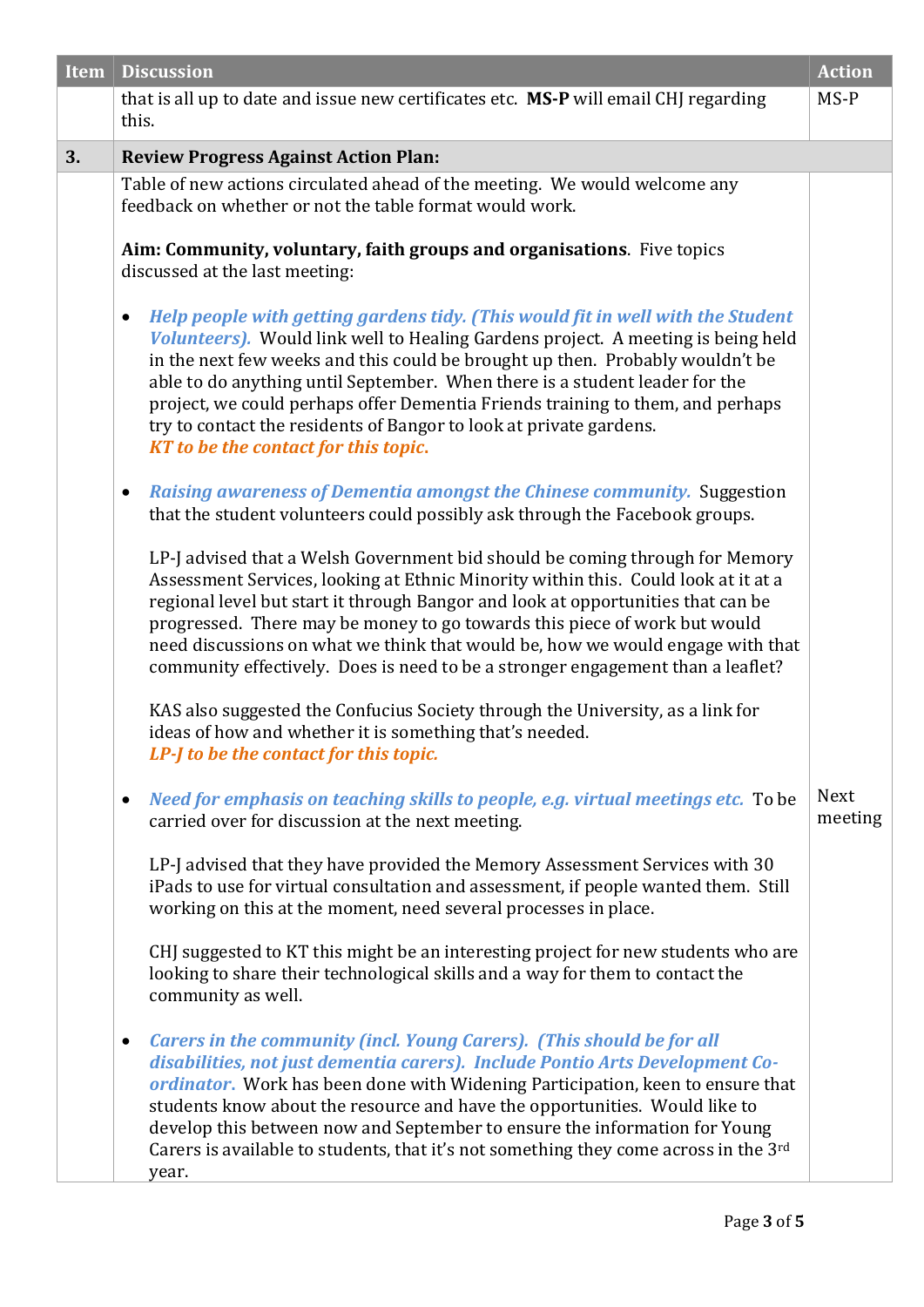| <b>Item</b> | <b>Discussion</b>                                                                                                                                                                                                                                                                                                                                                         | <b>Action</b> |
|-------------|---------------------------------------------------------------------------------------------------------------------------------------------------------------------------------------------------------------------------------------------------------------------------------------------------------------------------------------------------------------------------|---------------|
|             | PM-A advised that there is a bursary ( $£1000$ ) available for any person with caring<br>responsibilities, regardless of the level of responsibility and their personal<br>circumstances.                                                                                                                                                                                 |               |
|             | MC checked in with the Well-being Manager at Student Services, they have a<br>Counselling Services and there are Mental Health Advisers and have a lot of self-<br>directed resources. MC will clarify the best avenue for students to take if they are<br>taking on caring responsibilities, either when coming to University or if it<br>develops during their studies. | <b>MC</b>     |
|             | ID-A added the following link to the chat function:<br>https://www.bangor.ac.uk/widening-access/documents/Young-Carers-<br>Handbook-ENG-Web-SP.pdf                                                                                                                                                                                                                        |               |
|             | New Student Services website will be launching soon. KT had a student enquire<br>about setting up a Carers Support Group; if anyone from the Steering Group<br>would like to get involved with this, KT happy to speak with them away from this                                                                                                                           | All           |
|             | meeting; KT is meeting with the student in the next couple of weeks. KT is meant<br>to sit on the Carers Group, but they haven't met during the last year, so unsure if it<br>still exists, KT will check this afternoon.                                                                                                                                                 | KT            |
|             | For this topic, looking for someone who would be interested in taking this<br>forward, pulling together other interested people from the University to help<br>raise the profile of the support for our Young Carers in terms of Peer Support, but<br>also other support that's already there but may need resurrecting.<br>PM-A to be the contact for this topic.        |               |
|             | Health & Education. Need to look at talking with Medical Students early on.<br>$\bullet$<br>Head of Medical School agreed to a Dementia Friends session for Medical<br>Students. A session will be arranged in the future to co-ordinate with the student<br>timetable.<br>CHJ to be the contact for this topic.                                                          |               |
|             | IS to update table with the names of those taking the topics forward.                                                                                                                                                                                                                                                                                                     | <b>IS</b>     |
| 4.          | <b>Election of Officers:</b>                                                                                                                                                                                                                                                                                                                                              |               |
|             | Consideration to be given to Co-Chair and Co-Secretary roles.                                                                                                                                                                                                                                                                                                             |               |
|             | Would be good to have a member of Caban and a member from the University<br>sharing the Co-Chair role. JI and AS to discuss with the Caban group, to see if anyone<br>would be interested in being a Co-Chair.                                                                                                                                                            | II / AS       |
|             | The Co-Secretary role is supporting the Chair, chasing things up in preparation for<br>the meetings, contacting members of the group if they need to report anything back<br>at the meetings so they're prepared, and supporting the Caban members. Where this<br>is more regional LP-J, HL and MS happy to share the Co-Secretary role with JR.                          |               |
|             | Any further suggestions / interest to be sent to CHJ / IS.                                                                                                                                                                                                                                                                                                                | All           |